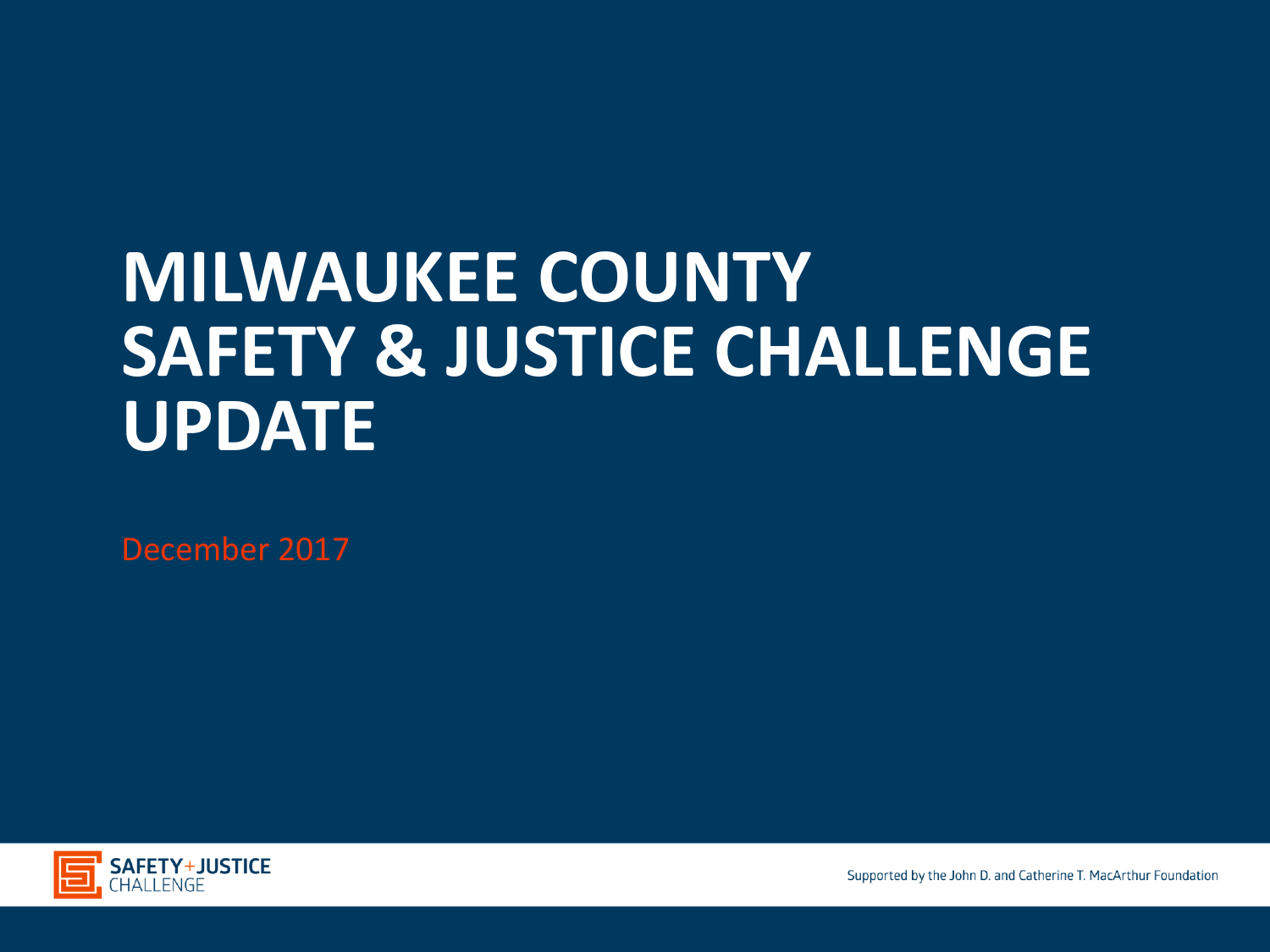## **Timeline**

| Year(s)                | <b>Activity</b>                                                                                                    |
|------------------------|--------------------------------------------------------------------------------------------------------------------|
| 2007                   | <b>Community Justice Council (MCJC) Established</b>                                                                |
| 2007, 2012, 2017       | <b>Treatment Alternatives and Diversion</b>                                                                        |
| 2009, 2013, 2015       | Bureau of Justice Assistance - Adult Drug Treatment Court                                                          |
| 2011                   | National Institute of Correction's Evidence-Based Decision<br>Making (EBDM) - Phase II<br>- Among 7 selected sites |
| 2011, 2013, 2014, 2017 | <b>EBDM Phases III-VI</b>                                                                                          |
| 2011, 2013, 2015       | <b>Bureau of Justice Assistance Justice Reinvestment</b>                                                           |
| 2015                   | MacArthur Safety & Justice Challenge - Phase I<br>- Among 20 sites selected from 191 applications                  |
| 2016                   | MacArthur Safety & Justice Challenge – Phase II<br>- Among 11 sites selected from 20 applications                  |

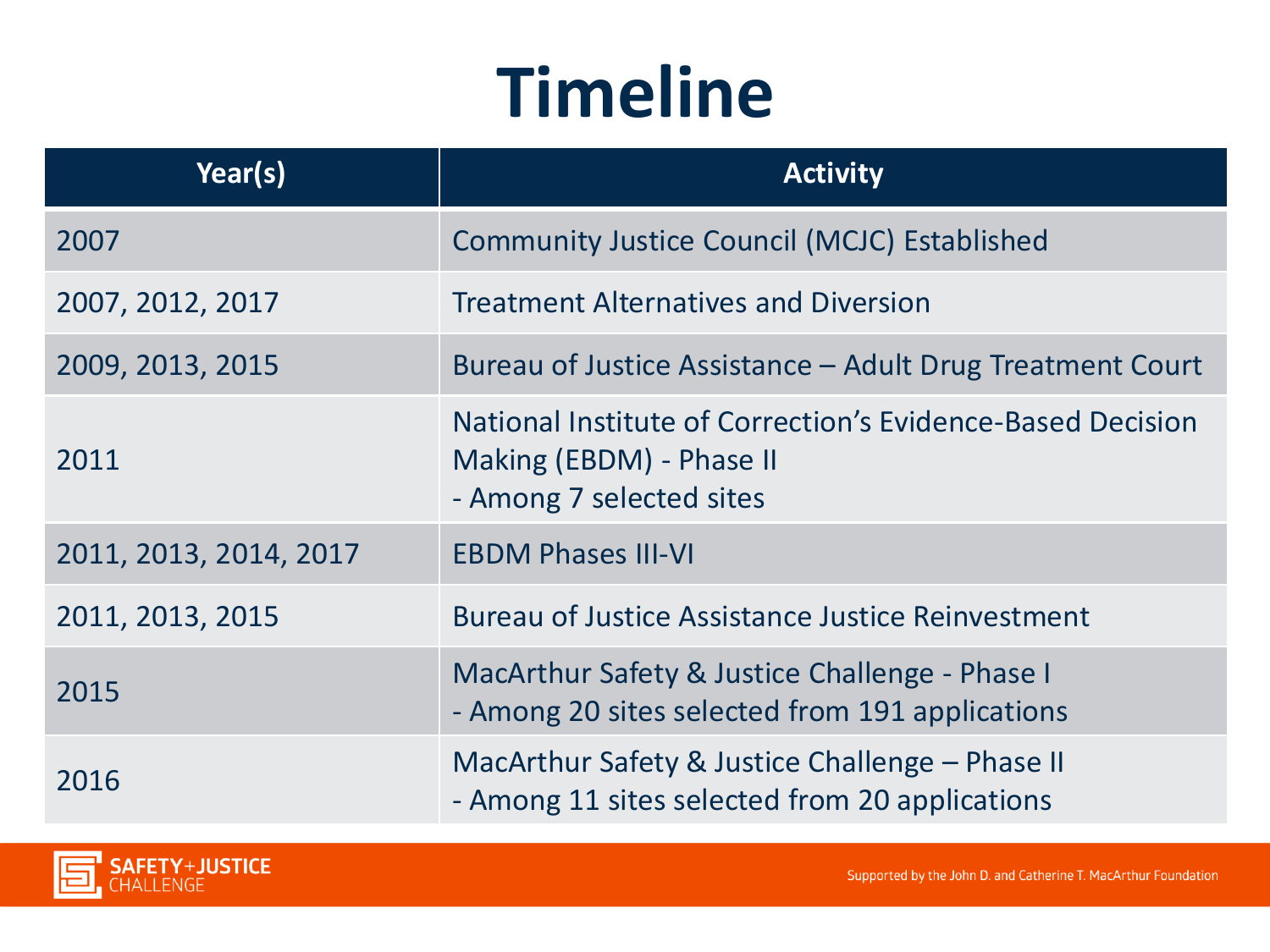## **Safety & Justice Challenge Overview**

- Safety & Justice Challenge (SJC) Goals
	- **Implement reforms to safely reduce overreliance** on jails
	- Address racial/ethnic disparities in the justice system
	- **Increase community engagement**
- Grant provides funding & technical assistance to help jurisdictions achieve the goals

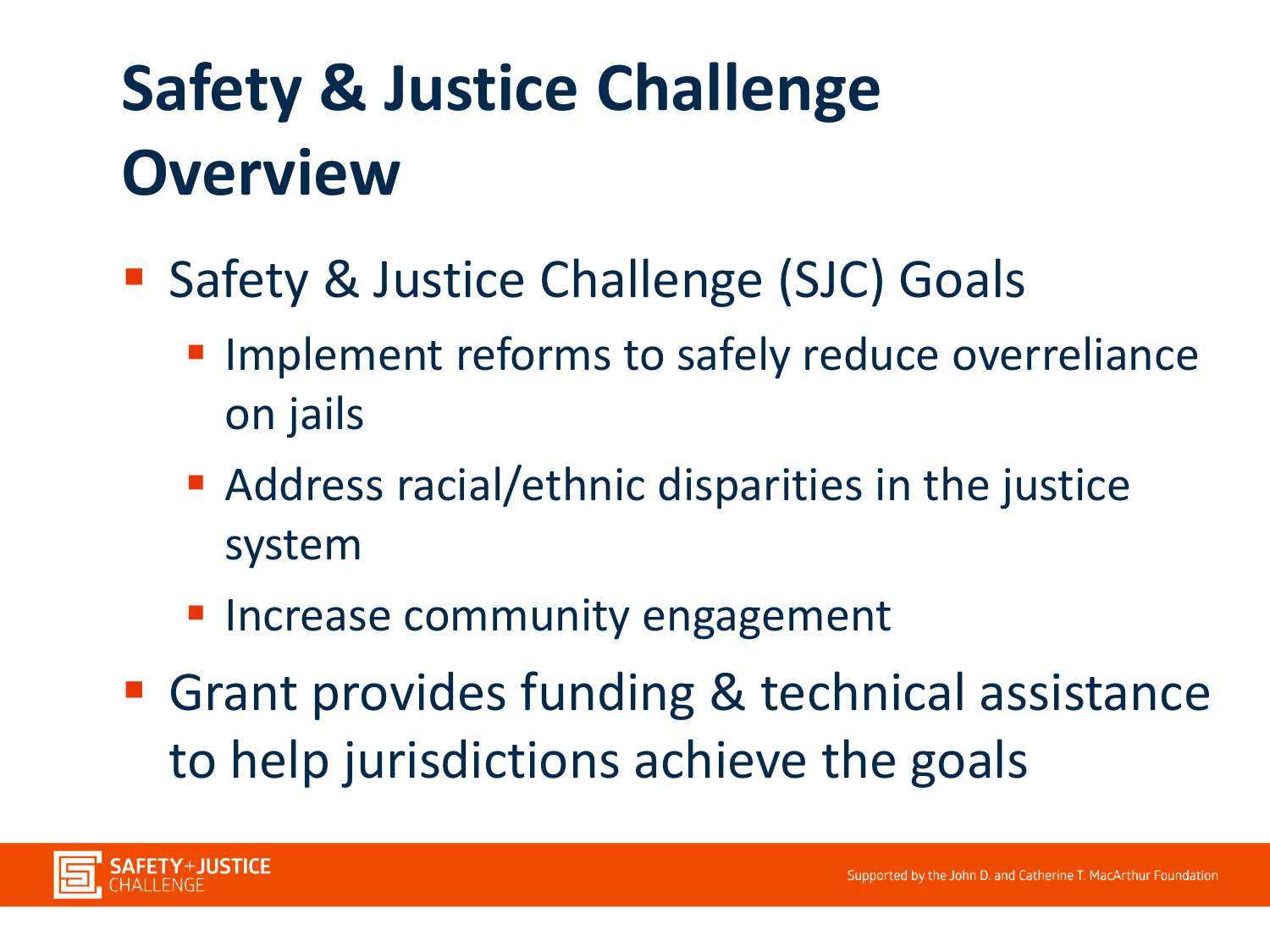# **SJC Implementation Sites\***

- Ada County, ID
- Charleston County, SC
- Cook County, IL
- Harris County, TX
- Los Angeles County, CA
- Lucas County, OH
- Mecklenburg County, NC
- Mesa County, CO
- Milwaukee County, WI
- Multnomah County, OR
- New Orleans, LA
- New York, NY
- Palm Beach County, FL
- Pennington County, SD
- Philadelphia, PA
- Pima County, AZ
- St. Louis County, MO
- Shelby County, TN
- Spokane County, WA
- State of Connecticut
	- *\* Additional 20 Innovation sites added in 2017*

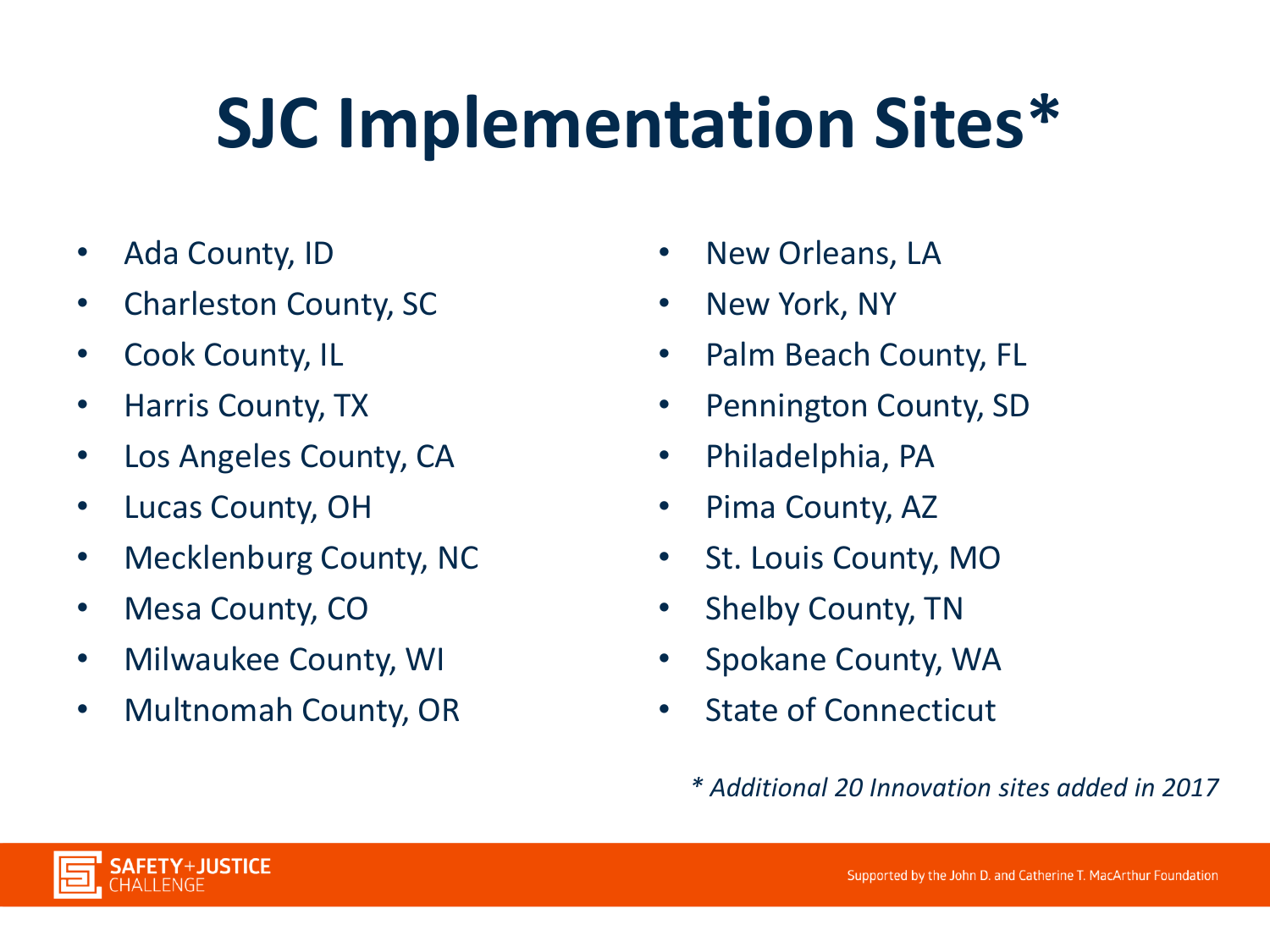## **Local Strategies\***

- **Book & Refer**
- **E** Crisis Mobile Team, CART, and Crisis Resource Centers
- **Post-Booking Stabilization**
- **Trauma & Family Violence**
- **Expanding Data Capacity / Information** Sharing

\* Additional strategies could be introduced, pending JFA analysis

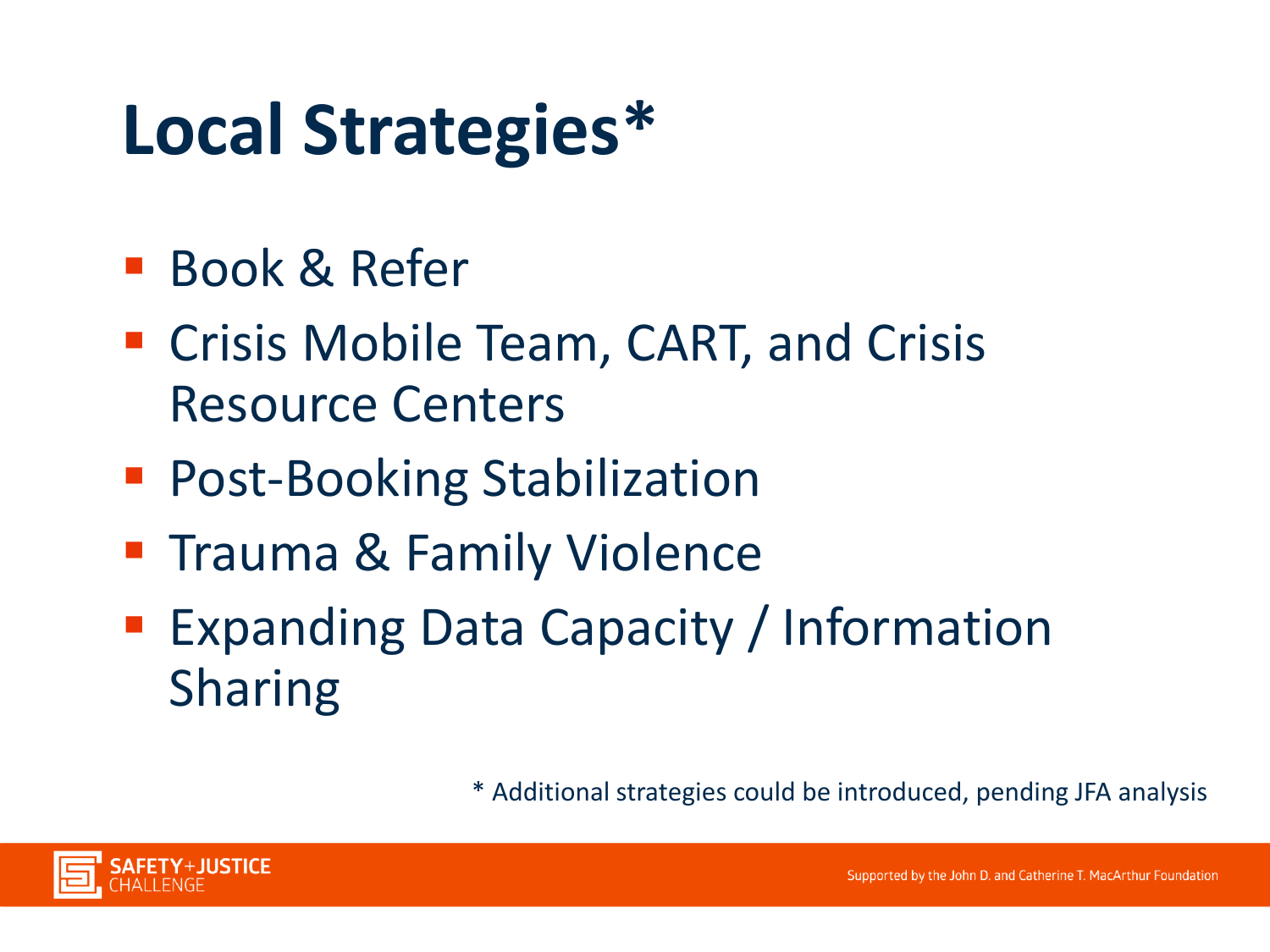## **Book & Refer**

- Background
	- **Before SJC**: Individuals booked at Milwaukee Police Department (MPD) district station, transferred to jail, and rebooked
	- **Under SJC:** Created process to divert individuals to district station for booking, release, and referral to the DA's Office
- Benefits
	- Provides non-custodial option to handle charges
	- **Eliminates "double booking" to cut processing time**
	- **Nirrors current suburban practices**

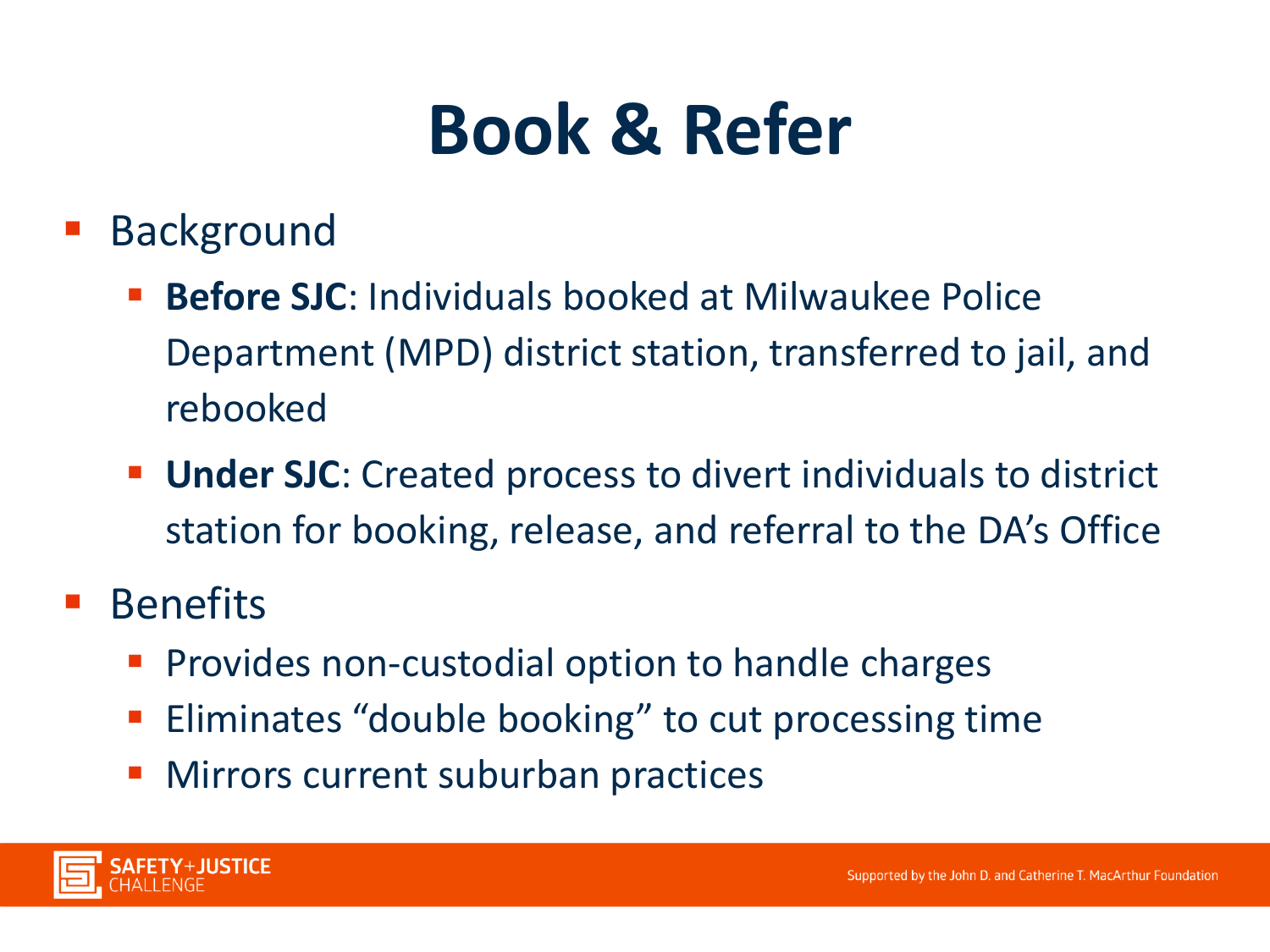## **Book & Refer**

- **Goal**: Reduce number of defendants with non-violent misdemeanors booked into the jail by MPD
- **Lead Agency**: MPD

| <b>Progress</b>                                                      | <b>Next Steps</b>       |
|----------------------------------------------------------------------|-------------------------|
| <b>Created and updated Standard</b><br><b>Operating Instructions</b> | Citywide implementation |
| Training for commanders,<br>supervisors, and bookers                 |                         |
| <b>Pilot launched</b>                                                |                         |

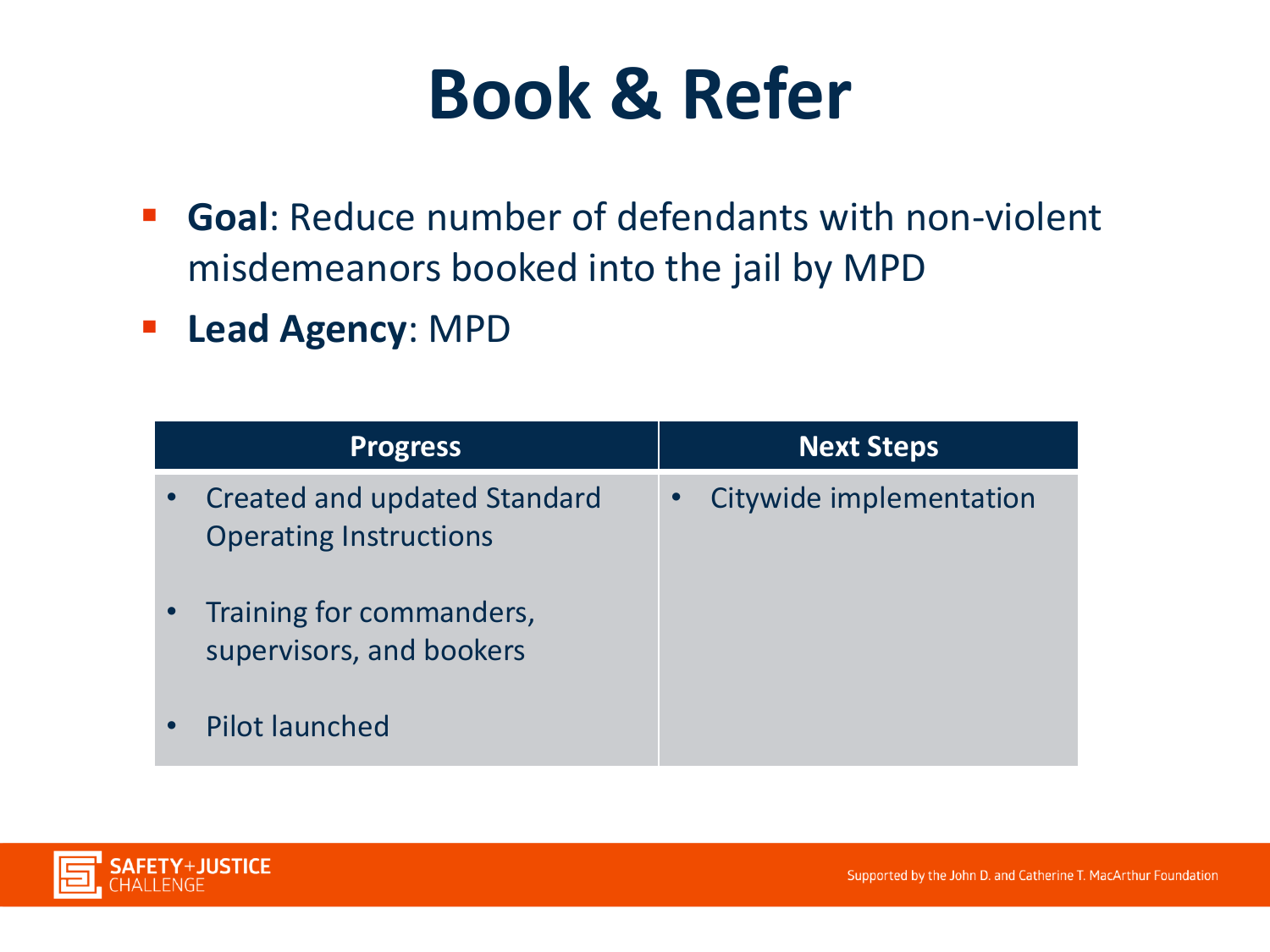# **CMT, CART, and CRC**

| Team                                                    | <b>Description</b>                                                                                    |
|---------------------------------------------------------|-------------------------------------------------------------------------------------------------------|
| Crisis Mobile Team (CMT)                                | Behavioral health clinicians assist law<br>enforcement (LE) to determine on-<br>scene treatment needs |
| <b>Crisis Assessment</b><br><b>Response Team (CART)</b> | LE officer and behavioral health<br>clinician respond to mental health<br>crisis calls                |
| <b>Crisis Resource Center (CRC)</b>                     | Locations where LE officers can<br>transport individuals for mental<br>health-related triage services |

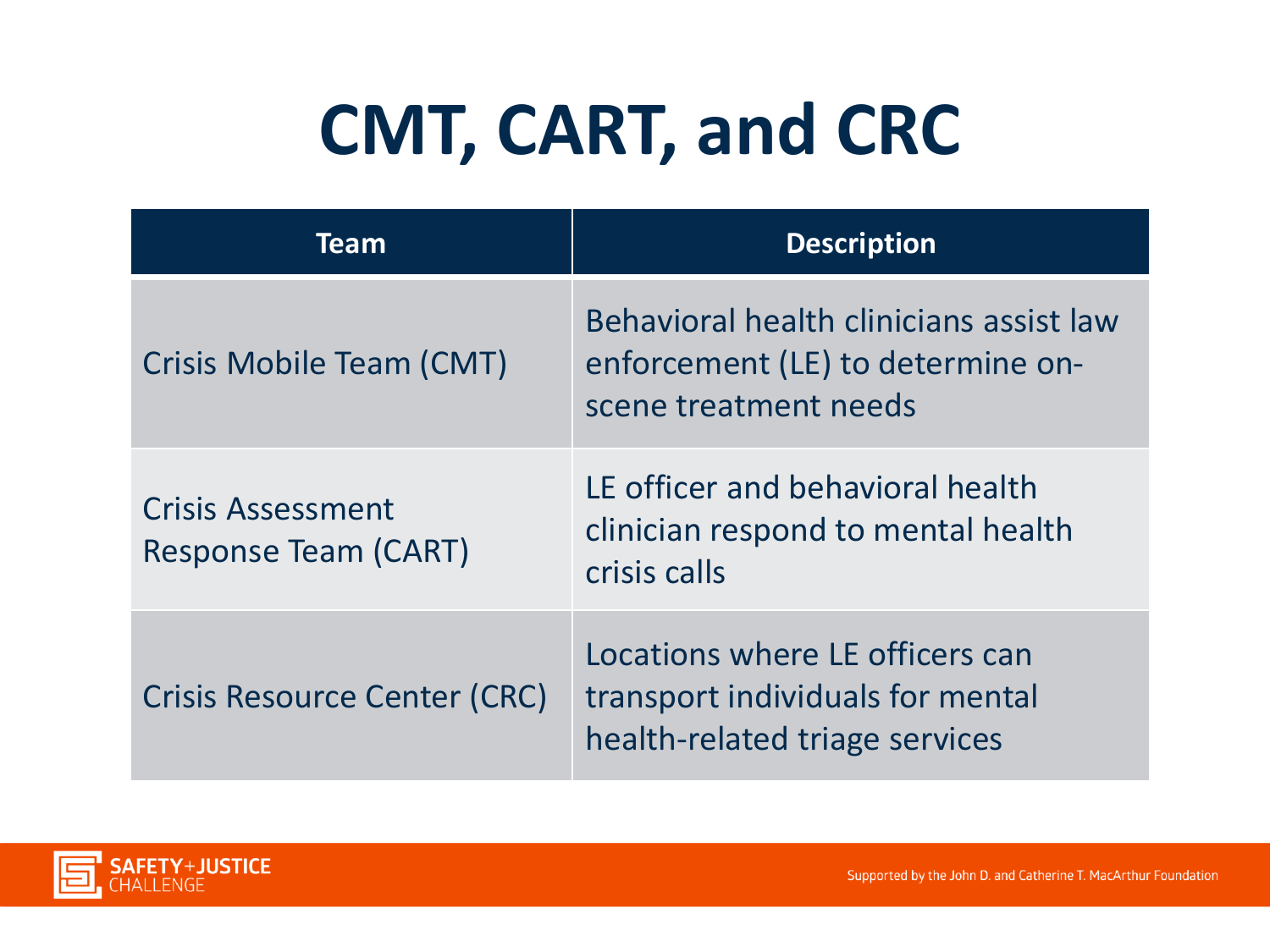# **CMT, CART, and CRC**

- Background
	- 35% individuals within Milwaukee County Jail and House of Correction receive psychotropic medication while in custody
	- Competency raised for many in pretrial status
- Under SJC:
	- **Adds third CART Team to Milwaukee County**
	- Provides training and outreach to law enforcement (LE) about community-based mental health resources
- Benefits
	- Expands available services
	- Directs individuals into community-based services
	- Increases non-custodial options and training for law enforcement

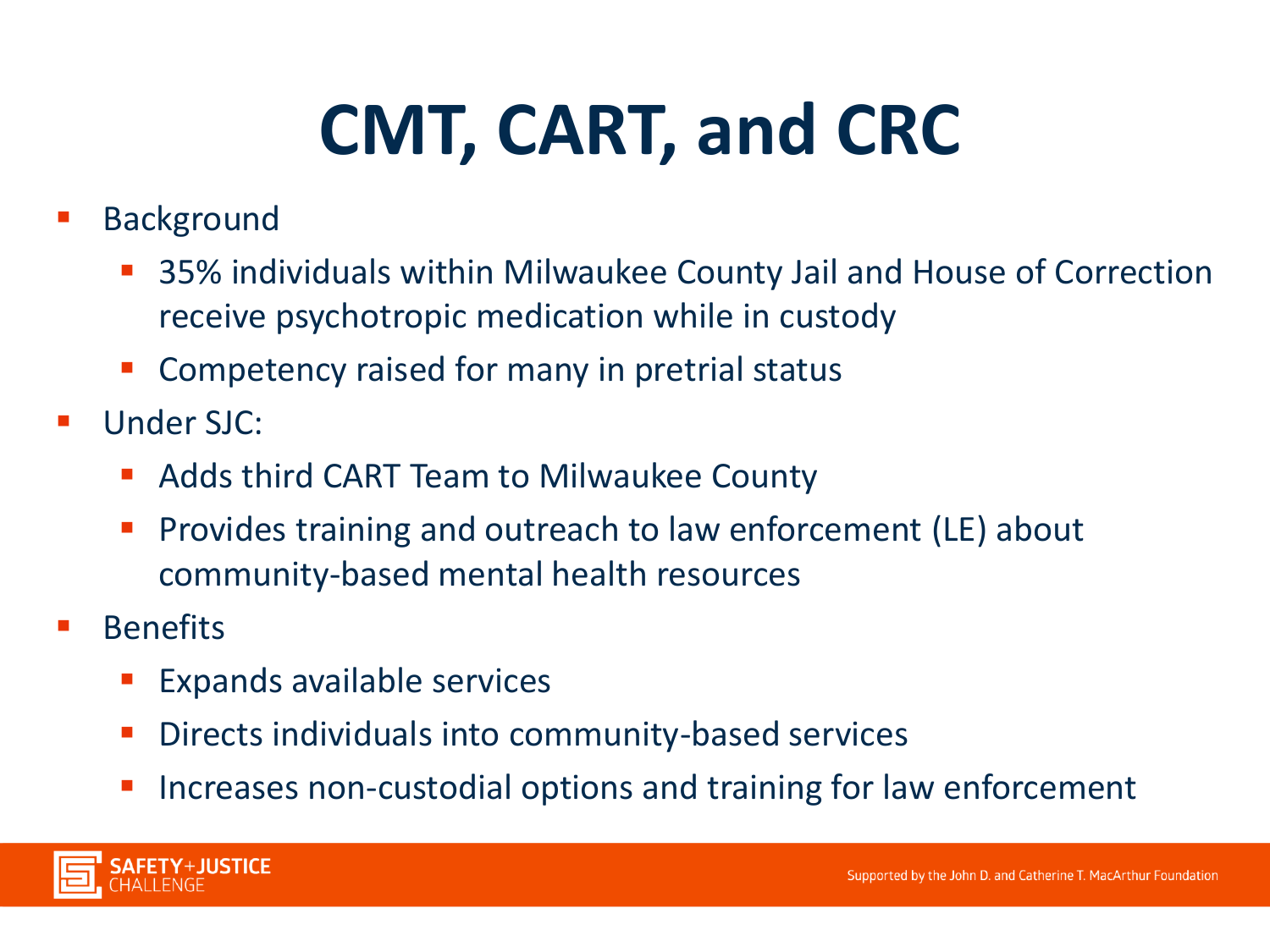# **CMT, CART, and CRC**

- **Goals**: Reduce number of individuals with mental health conditions entering the justice system; Expand non-custodial options for LE
- **Lead Agencies**: Behavioral Health Division (BHD), DA's Office, MPD

| <b>Progress</b>                                                                             | <b>Next Steps</b>                |
|---------------------------------------------------------------------------------------------|----------------------------------|
| Established baseline measures,<br>$\bullet$<br>based on past CART team                      | <b>Public messaging</b>          |
| performance                                                                                 | Ongoing law enforcement outreach |
| 100% MPD patrol officers received<br>$\bullet$<br><b>Crisis Intervention Training (CIT)</b> |                                  |
| <b>CART Team launched</b><br>$\bullet$                                                      |                                  |

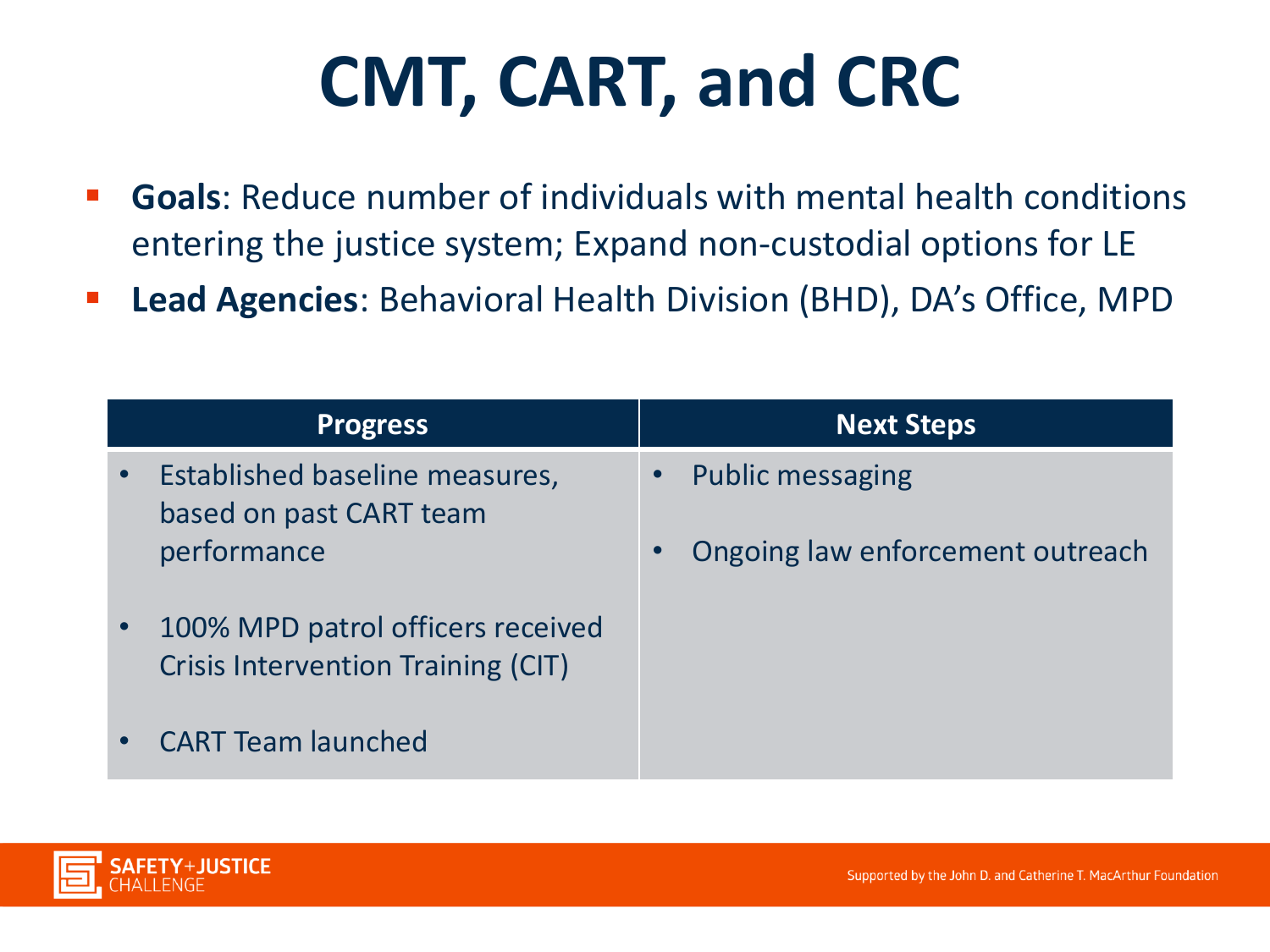## **Post-Booking Stabilization**

- **Background** 
	- **Under SJC, created process to divert individuals** with mental health conditions from jail into community-based support services
- **Benefits** 
	- Connects individuals to treatment and support
	- Avoids in-custody decompensation and need to restore competency

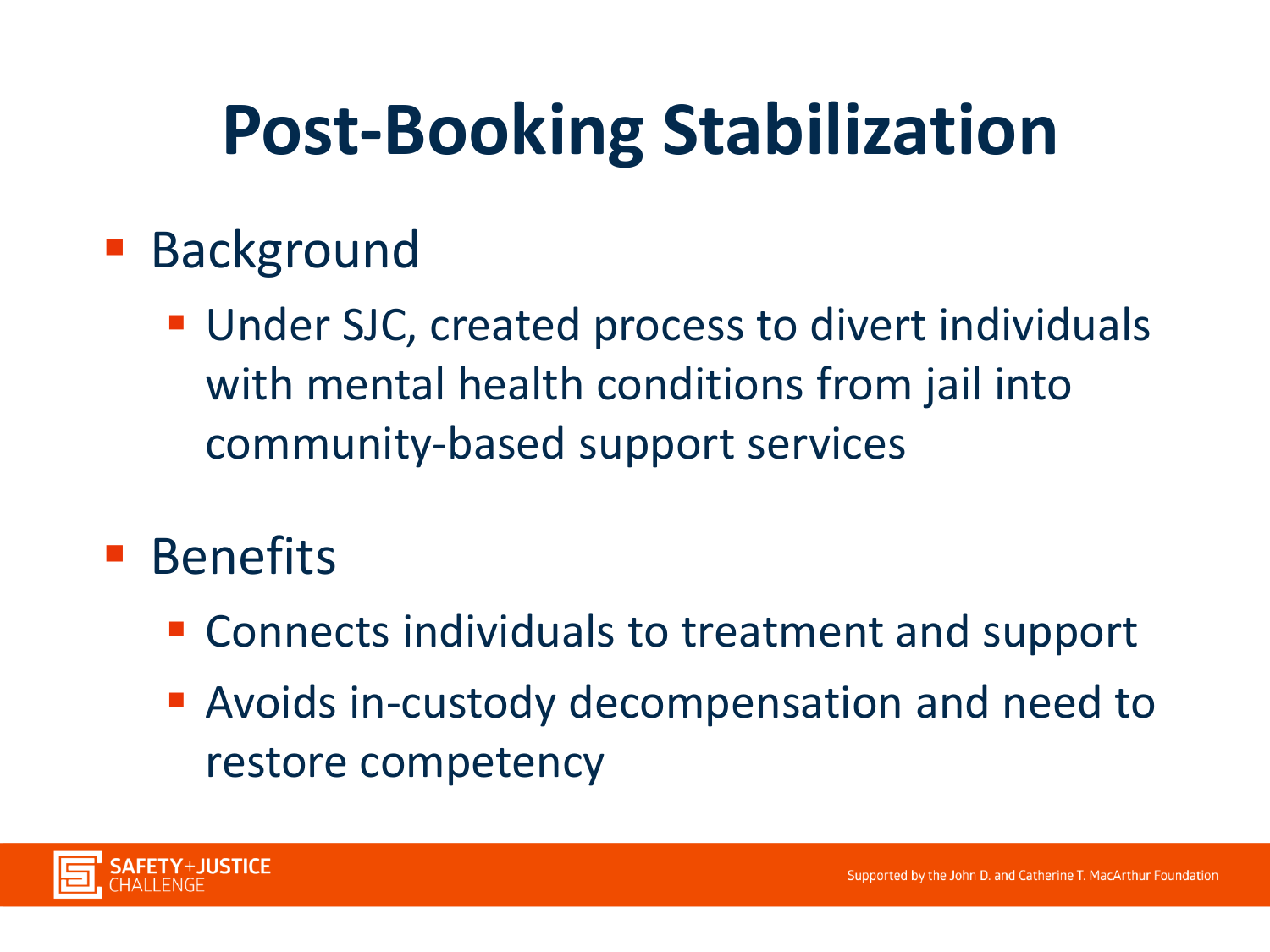## **Post-Booking Stabilization**

 **Goal**: Reduce number of individuals with mental health conditions cycling through the justice system

| <b>Progress</b>                                                  | <b>Lead Agencies</b>                     |
|------------------------------------------------------------------|------------------------------------------|
| Implemented screening tool<br>$\bullet$                          | <b>District Attorney's Office</b>        |
| Program launched<br>$\bullet$                                    | <b>Public Defender's Office</b>          |
| 46 individuals currently enrolled;<br>$\bullet$<br>13 discharged | <b>Milwaukee County Circuit Courts</b>   |
|                                                                  | <b>Milwaukee County Housing</b>          |
| Ongoing capacity building<br>Evaluating results<br>$\bullet$     | <b>Behavioral Health Division</b>        |
|                                                                  | <b>Milwaukee County Sheriff's Office</b> |
|                                                                  | <b>JusticePoint</b>                      |
|                                                                  |                                          |

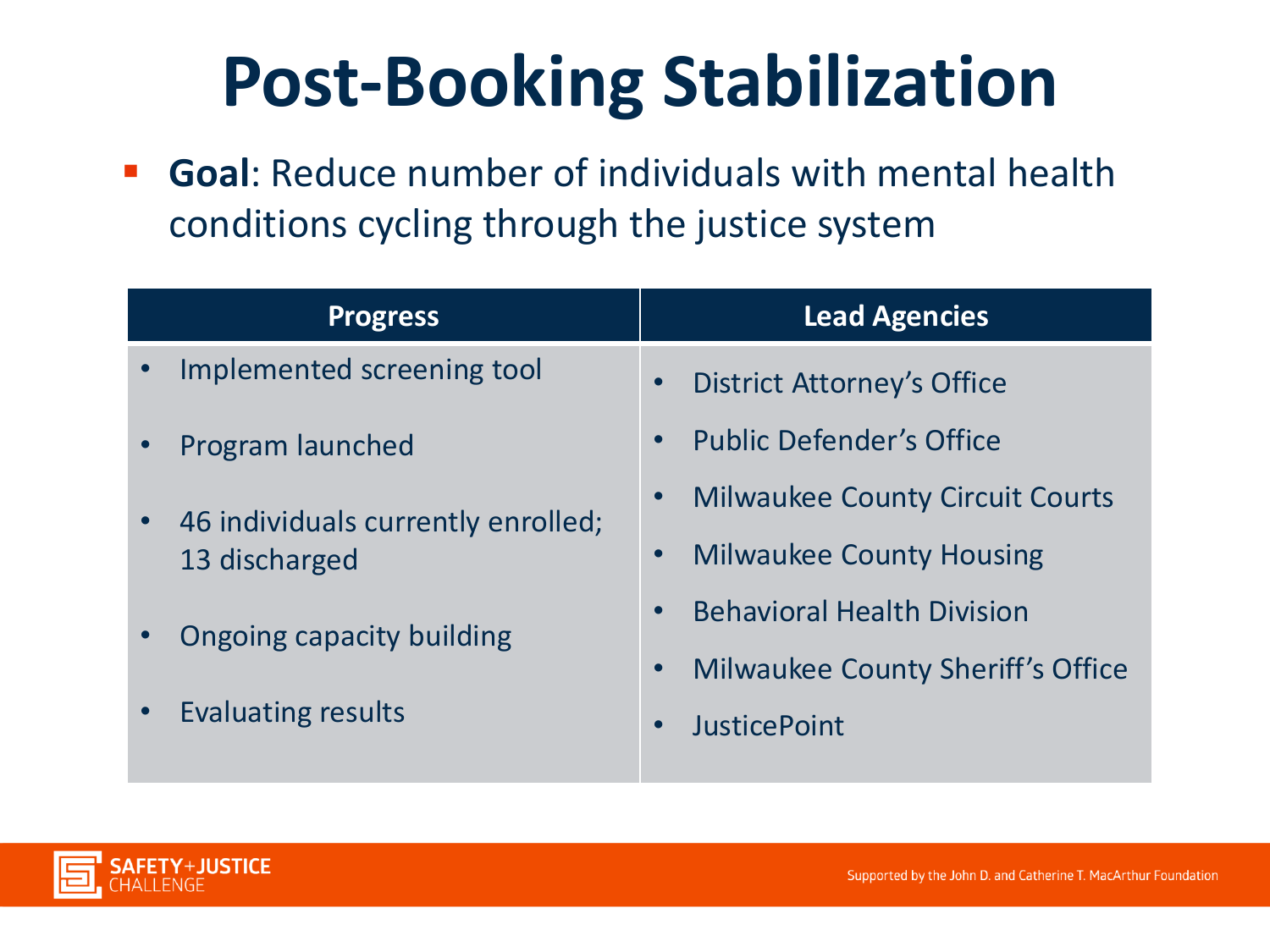### **Trauma & Family Violence Education**

- Background
	- High rates of trauma in the justice system
	- Families often reunite in family violence situations
- Under SJC
	- **Provide trauma training to system stakeholders**
	- **Conduct trauma audit of court system**
	- Require BHD vendors to provide trauma-informed care
	- Allow diversions and deferred prosecution agreements in family violence cases, requiring evidence-based trauma-informed care
- Benefits
	- Increased recognition and improved response to trauma
	- Interrupt cycle of family violence by connecting families to support

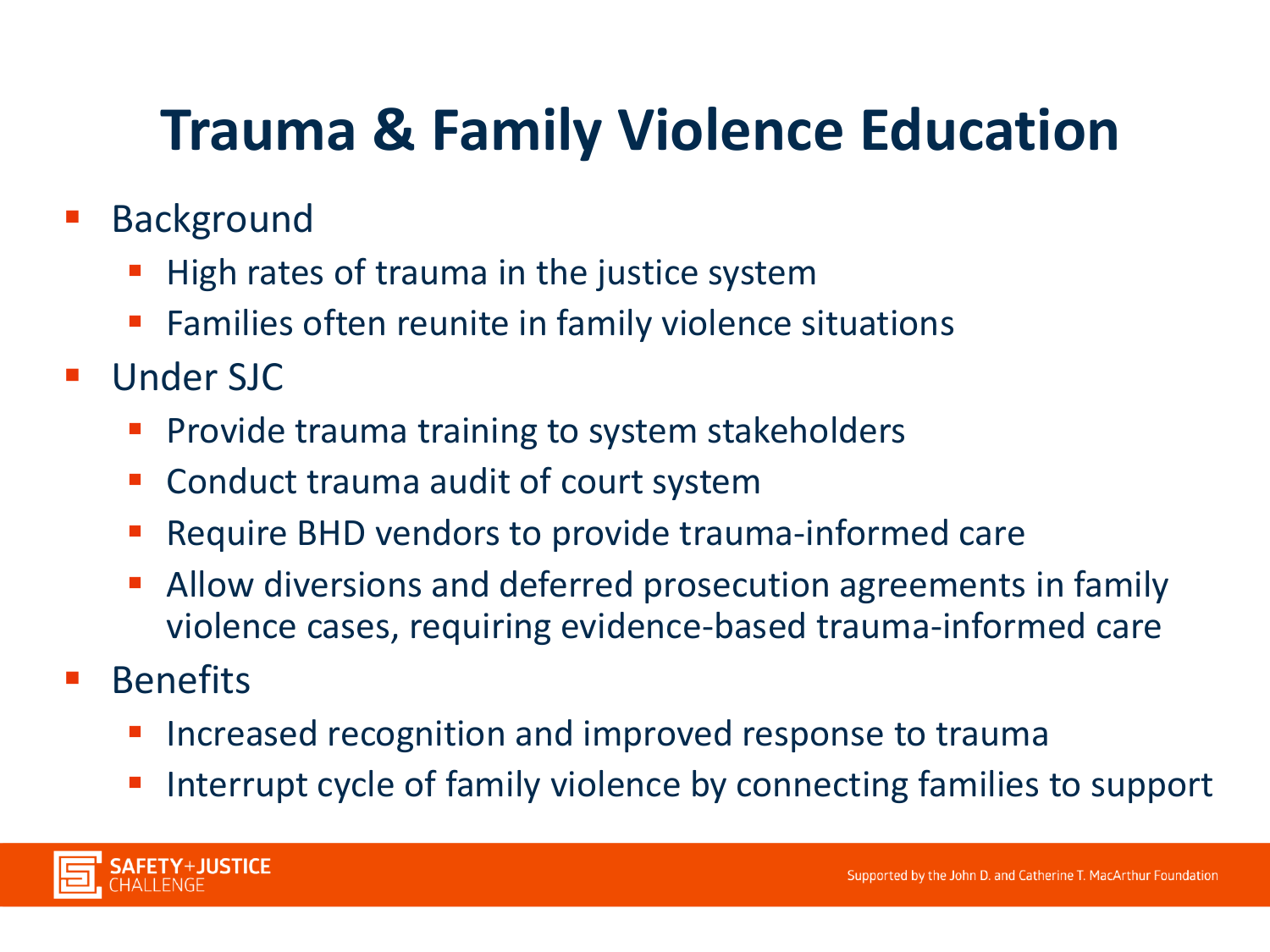### **Trauma & Family Violence Education**

- **Goals**: Build trauma-informed system; Expand traumainformed options in response to domestic violence
- **Lead Agencies**: Milwaukee County Circuit Courts, DA's Office, BHD, CJC

| <b>Progress</b>                     | <b>Next Steps</b>                             |
|-------------------------------------|-----------------------------------------------|
| • 30 trauma trainers                | Trauma training for judges &<br>commissioners |
| 350+ system stakeholders<br>trained | Trauma audit                                  |
| 65+ DPAs entered                    | Improve criminal justice<br>complex signage   |
|                                     | Expand trauma programming<br>$\bullet$        |

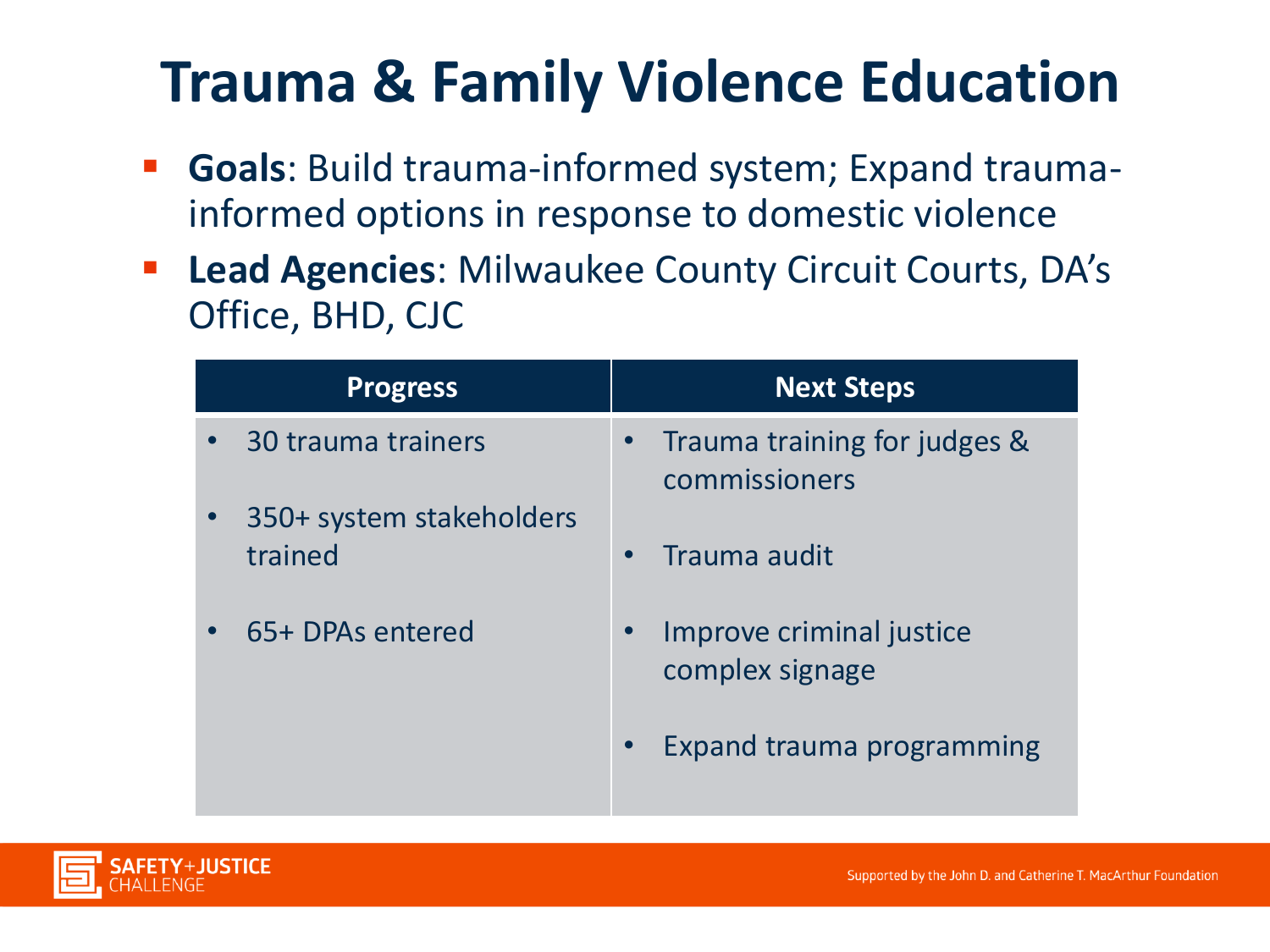#### **Additional Milestones**

- Received grant-funded technical assistance
	- **Burns Institute**
	- **Policy Research Associates**
	- Vera Institute of Justice
- Hired Project Manager
- **Developed communications plan**
- **Established Data Use Agreement**

#### **Next Steps**

- **EX Community engagement and outreach**
- **Review system data and measure impact**
- **Sustainability planning**